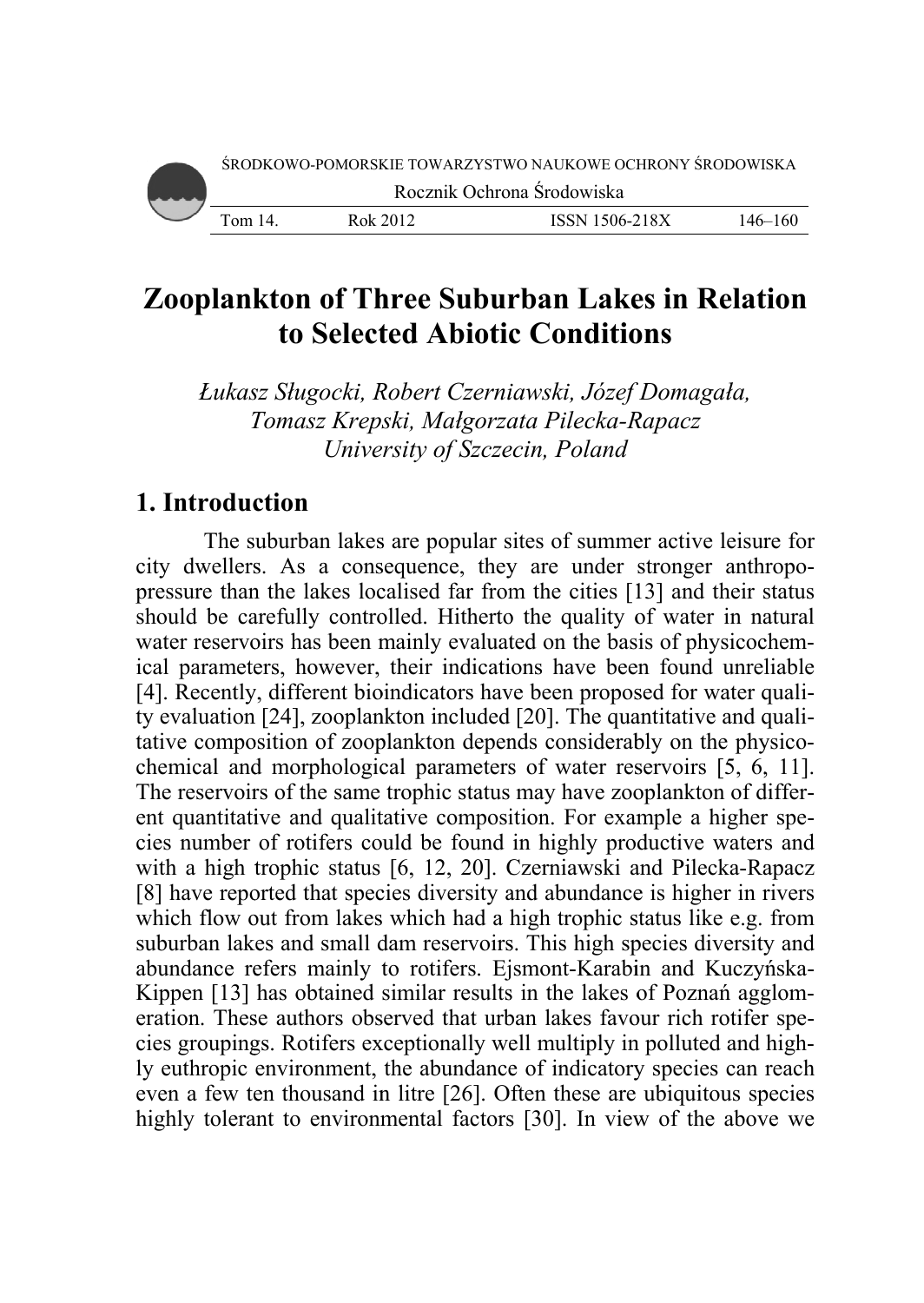can put forward a hypothesis that despite the same trophic status of lakes and their similar urban or suburban localisation, they can differ in the zooplankton composition because of the influence of biological conditions, physicochemical and morphological character of the lakes studied.

## **2. Methods**

The study was performed on three suburban lakes located in north-western Poland: Adamowo (GPS N 53° 12' 38'' E 15° 44' 53''), Grażyna (GPS N 53° 13' 20'' E 15° 45' 55'') and Klasztorne (GPS N 52° 53' 4'' E 15° 31' 54''), all these lakes were classified as eutrophic [7, 9]. Lakes mentioned above belongs to the Noteć River catchment area. Lake Adamowo occupies an area of 120.4 ha. It a flow lake, eutrophicated, located in the buffer zone of the Drawa National Park, on the River Drawa. Its north-eastern shore adjoins a small town Drawno. The small town Drawno does not have a complete sewage system and besides some municipal sewage the lake also gets discharges from a drainage ditch. The lake Adamowo is divided into two distinct parts: the flow-through part (eastern pool) adjoins the town, has flat banks, rather poor bottom sculpture and depth reaching about 7.5 m. The south-western part of the lake (western pool) is more distant from the town, the bottom has steep slopes and the depth reaches 34 m. In this pool the water division into three thermal strata: epilimnion, metalimnion and hypolimnion is wellmarked. To the east Lake Adamowo is directly connected with Lake Grażyna. Lake Grażyna occupies an area of 75.8 ha, it is flow-through and surrounded by meadows and arable fields. Its western bank adjoins the town Drawno and is connected with Lake Adamowo. Its maximum depth reaches 4.2 m. The lake bottom is covered with macrophytes to about 70%. The bottom is silted up [16, 22]. Lake Klasztorne is a small reservoir occupying 20 ha in the Dobiegniewskie Lake District. From the west the lake adjoins the town of Strzelce Krajeńskie, while from the east it is surrounded by intensely fertilised arable fields. Into the lake water from carp-farm is seasonally discharged. It has a rather poor bottom sculpture and reaches a maximum depth of 6.6 m in the south-eastern part, while its mean depth is 3.3 m.

The samples were collected in each season, starting from the  $2<sup>nd</sup>$ ,  $3<sup>th</sup>$  of August, 2007 during the summer stratification, then during the autumn mixing  $(4<sup>th</sup>, 5<sup>th</sup>$  of Nov. 2007), during the period of winter stagnation ( $6<sup>th</sup>$ ,  $7<sup>th</sup>$  of Feb. 2008) and during the spring mixing ( $1<sup>st</sup>$ ,  $2<sup>nd</sup>$  of May,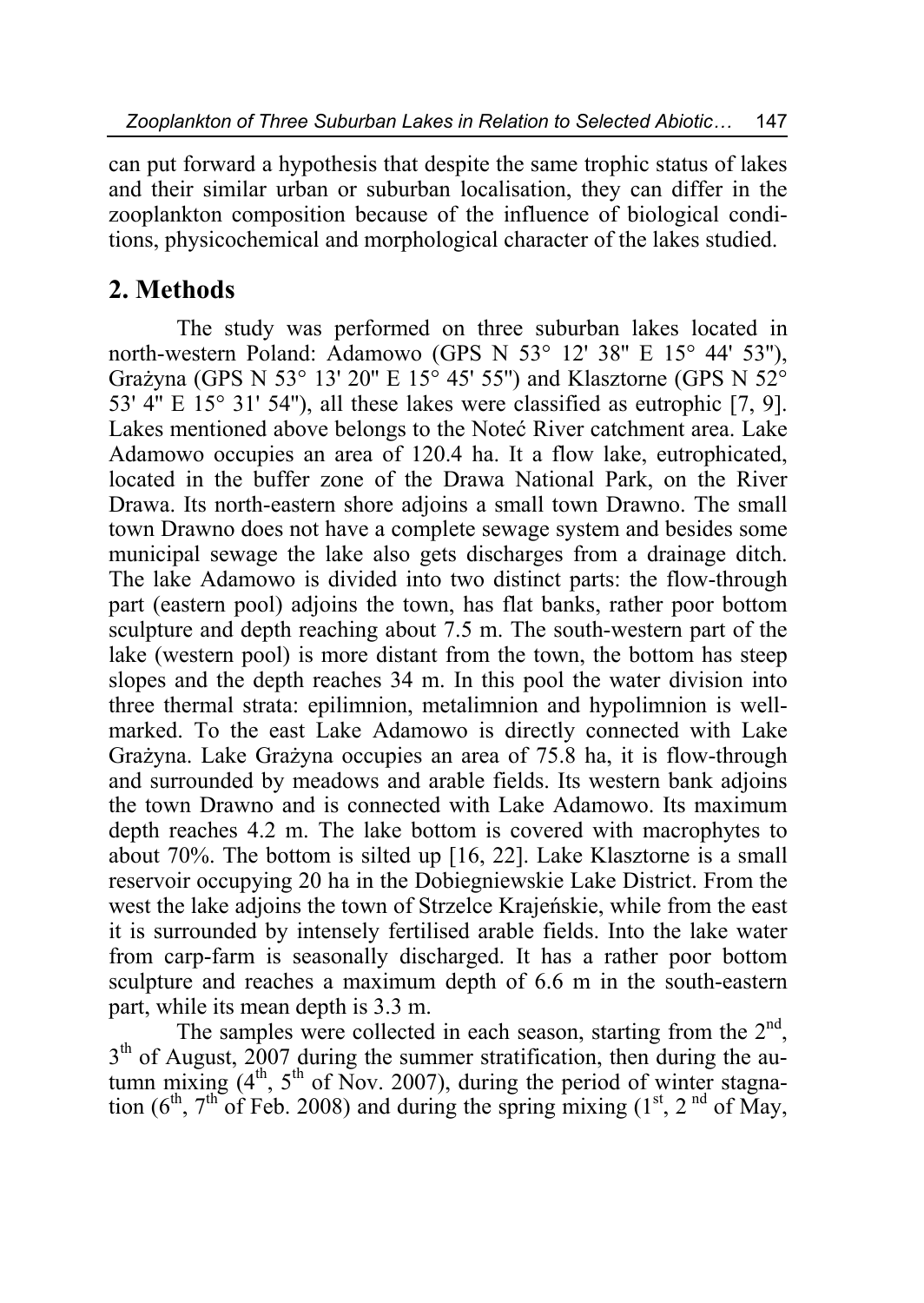2008). Samples for zooplankton investigation were obtained by filtering 50 dm<sup>3</sup> of water through a mill gauze of the mesh size 25  $\mu$ m. The calculation and identification of zooplankton was performed in the Sedgewick-Rafter chambers with the use of a microscope Nikon Eclipse 50i. Zooplankton was calculates in 5 subsamples. The number of individuals representing particular systematic groups of crustaceans and rotifers was counted, their species were identified using the keys of Rybak i Błędzki 2010 [29], Kutikova [25], Radwan 2004 [28]. In each sample the lengths of at least 30 individuals representing each species were measured using the Pixelink Camera Kit 4.2 computer program. If the number of individuals representing a given species was lower than 30, the lengths of all individuals were measured. The results of these measurements were the basis for zooplankton biomass estimation, the conversion of the length into wet mass was made with the use of the tables proposed by Radwan 2004 [28] and Starmach [32].

- **Table. 1**. Mean values of physico-chemical variables in examined lakes. SD – visibility of Secchi disc. Value with the same letters not differ significantly
- **Tabela. 1**. Średnie wartości fizyko-chemicznych parametrów wody w badanych jeziorach. SD – widzialność krążka Secchi'ego. Wartości w kolumnach z tymi samymi indeksami literowymi nie różnią się istotnie statystycznie

| Lake       | $\widehat{\Xi}$<br>G | emp<br>င့ | $\sim$ $-$<br>60<br>Ë | Eq   | $\rm{Cond}$<br>(Sn) | $\widehat{f}$<br>-<br>Ž<br>mg<br>z | $\sim$<br>ž<br>$\mathbf{g}$ ur)<br>Z | 字<br>$\lim_{\delta}$<br>Z | $\mathbf{g}$ ur<br>z | ã,<br>$\sin$<br>$\sim$ | ρŪ<br>Ê |
|------------|----------------------|-----------|-----------------------|------|---------------------|------------------------------------|--------------------------------------|---------------------------|----------------------|------------------------|---------|
| Adamowo    | 2.9a                 | 10.3a     | 8.0a                  | 7.9a | 296.1a              | 0.6a                               | 0.023a                               | 0.1a                      | l.4a                 | 0.5a                   |         |
| Grażyna    | 3.4a                 | .5a       | 9.4a                  | '.7a | 297<br>.5a          | 0.6a                               | 1a                                   | 0.1a                      | 0.7a                 | 0.4ab                  | 0.9ab   |
| Klasztorne | 2a                   | 8a        | .9a                   | 7.8a | 584.7b              | 2.3a                               |                                      | 0.6a                      | 4.2 <sub>b</sub>     | $0.2\mathrm{b}$        | 0.2b    |

At each site and from each stratum a water sample was collected for determination of selected physicochemical parameters (Table 1). Temperature, pH, electrolytic conductivity and oxygen content were measured by a pH meter and oxygen content meter CX 401 made by Elmetron. The concentrations of  $N-NO_3$ ,  $N-NO_2$ ,  $N-NH_3$ ,  $NTOT$ ,  $P-PO_4$ , PTOT were determined by a colorimeter DR 890 made by Hach Lange (USA). The transparency was determined using Secchi disc. Taxonomic similarity between lakes was evaluated on the basis of the Jaccard index. The statistical significance of the differences in some properties of the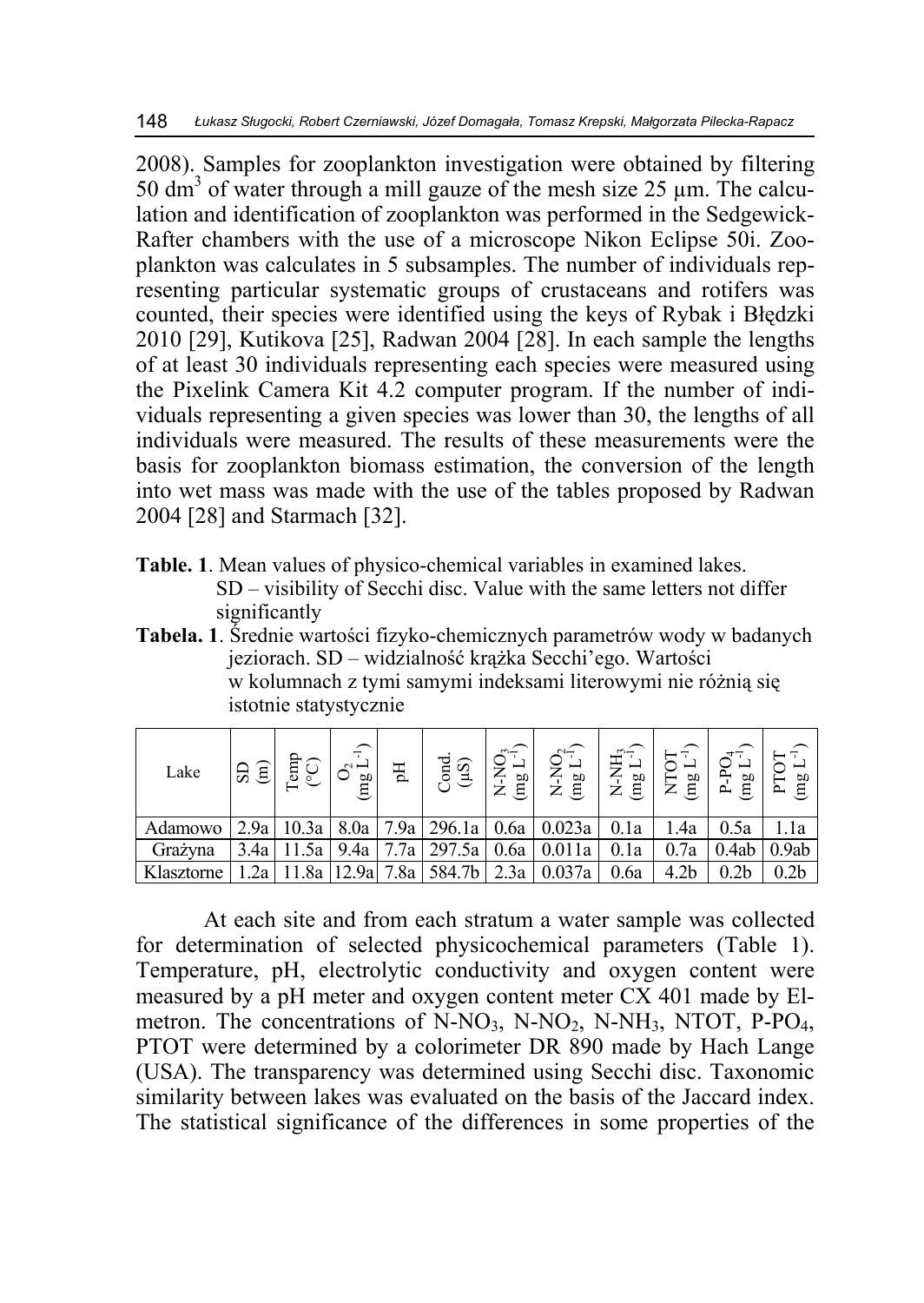zooplankton community between lakes was tested by the non-parametric test of Kruskall-Wallis. In order to determine the influence of the environmental variables on the abundance of zooplankton, the Pearson correlation was applied.

## **3. Results**

The total number of zooplankton taxa in all lakes was 108, including 74 Rotifera, 17 Cladocera and 17 Copepoda (Table 2). The numbers of zooplankton taxa in each lake were 61 in Adamowo, 75 in Grażyna and 59 in Klasztorne, (Table 2). The most abundantly represented were Rotifera: *Keratella cochlearis cochlearis, Keratella quadrata, Synchaeta oblonga,* Cladocera: *Bosmina coregoni* i *Chydorus sphaericus*, and Copepoda: Nauplii Cyclopoida, copepodites of Cyclopoida and *Eucyclops serrulatus*.

In each of the lakes rotifers were by far the most abundant. The highest mean abundance of zooplankton was determined in Klasztorne  $(1820, 12 \text{ ind. } L^{-1})$  of which 96% were Rotifera, 2% Cladocera and 2% Copepoda (Table 3). Statistical analysis did not reveal any significant differences in total abundance an in abundances of particular systematic groups between the lakes studied. Some differences were noted in the total zooplankton abundance and Rotifera abundance, being the greatest in Klasztorne, but these differences were statistically insignificant.

The highest mean biomass of zooplankton was calculated for Adamowo  $(1.44183 \text{ mg dm}^3)$ , including 3% Rotifera, 35% Cladocera and 62% Copepoda. In each lake the greatest was the biomass of crustaceans.

According to statistical analysis, the differences in mean biomass of Copepoda and total zooplankton between the theree lakes were significant, see Table 3. As to the biomass of Copepoda, the greatest and statistically significant differences were found between Adamowo and Grażyna as well as Adamowo and Klasztorne;  $P = 0.0086$ ;  $P = 0.0218$ , the greatest biomass was in Adamowo. A significantly lower biomass of total zooplankton than in Adamowo and Klasztorna was in Lake Grażyna;  $P = 0.0035$ ,  $P = 0.00388$ . Although the biomass of Cladocera was not statistically significantly different between the three lakes, it was much lower in Adamowo than in Grażyna. Greater abundance of zooplankton was observed in epilimnion than in thermocline, while for biomass this pattern was inverse. However, these differences were insignificant ( $P > 0.05$ ).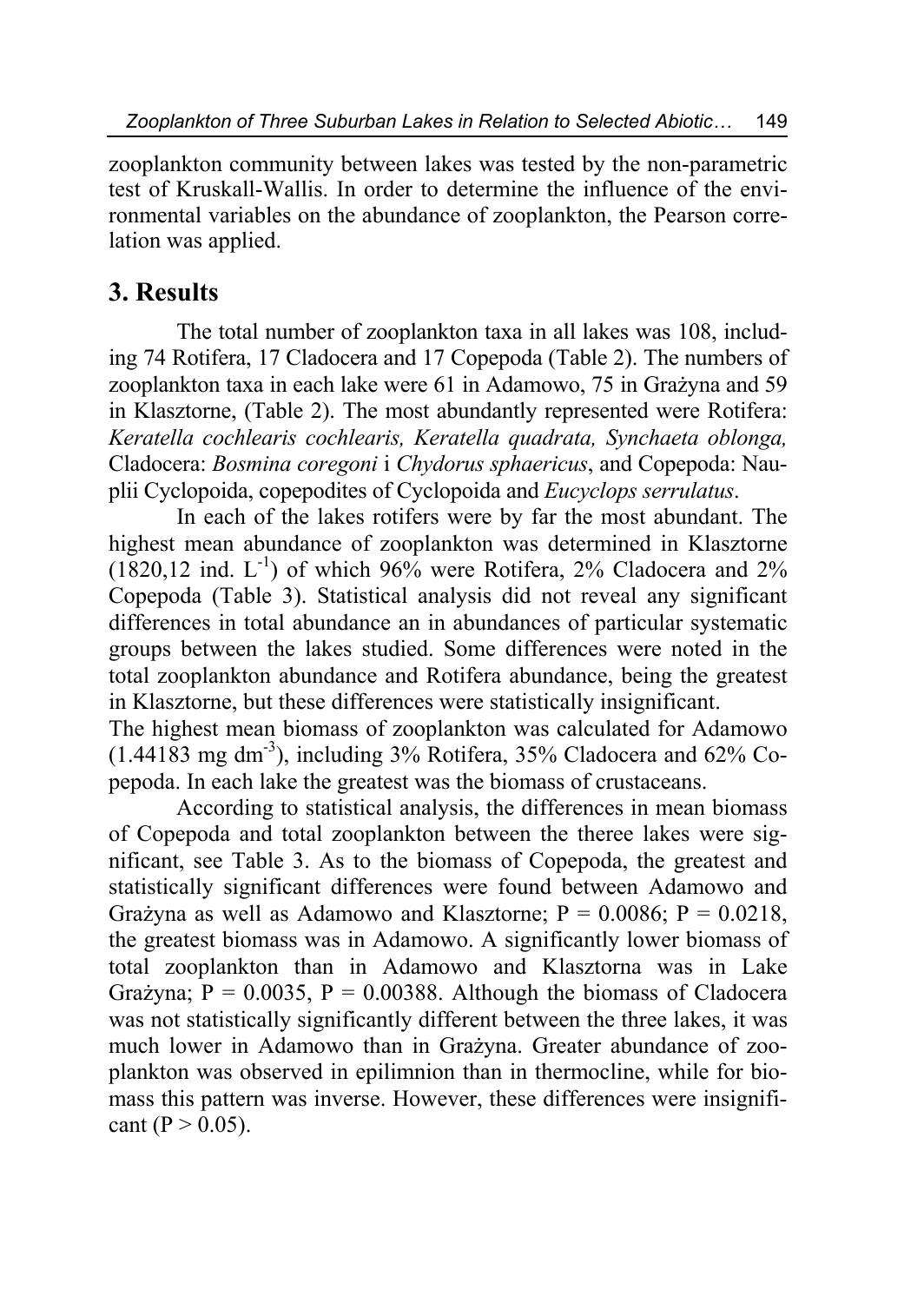**Table 2.** Taxonomic composition of zooplankton in examined lakes: Adamowo (A), Grażyna (G), Klasztorne (K)

**Table 2.** Skład taksonomiczny zooplanktonu w badanych jeziorach: Adamowo (A), Grażyna (G), Klasztorne (K)

| Takson                                         |                             |                                 |
|------------------------------------------------|-----------------------------|---------------------------------|
| Anuraeopsis fissa AGK                          | Lepadella ovalis AG         | Alona costata GK                |
| Ascomorpha ovalis A                            | Lepadella patella K         | Alona Guttata G                 |
| Ascomorpha sp.G                                | Lepadella quadricarinata K  | Alona rectangula AG             |
| Asplanchna brightwelli K                       | Mytilina crassipes GK       | Alona sp. G                     |
| Asplanchna priodonta AK                        | Mytilina ventralis G        | Alonella nana G                 |
| Brachionus angularis AK                        | Mytylina sp. G              | Bosmina coregoni AGK            |
| <b>Brachionus calvciflorus AGK</b>             | Notholca acuminata GK       | Bosmina longirostris AGK        |
| Brachionus diversicornis K                     | Notholca labis G            | Ceriodaphnia quadrangula<br>AGK |
| Brachionus quadridentatus GK Notholca sp. G    |                             | Ceriodaphnia reticulata A       |
| <b>Brachionus urceolaris G</b>                 | Notholca squamula AG        | Chydorus sphaericus AG          |
| Cephalodella apocolea AG                       | Polyarthra dolichoptera AGK | Chydorus gibbus AGK             |
| Cephalodella auriculata G                      | Polyarthra euryptera AGK    | Chydorus sphaericus K           |
| Cephalodella catellina AG                      | Polyarthra longiremis AGK   | Daphnia cucullata AK            |
| Cephalodella sp. AG                            | Polyarthra major AK         | Daphnia longispina AGK          |
| Colurella adriatica AGK                        | Polyarthra minor G          | Peracantha truncata GK          |
| Colurella colurus GK                           | Polyarthra remata AGK       | Scapholeberis mucronata G       |
| Conochilus unicornis AK                        | Polyarthra vulgaris AGK     | Naupli Calanoida A              |
| Euchlanis deflexa G                            | Pompholyx complanata K      | Naupli Cyclopoida AGK           |
| Euchlanis dilatata AGK                         | Pompholyx sulcata AGK       | Kopepodit Calanoida A           |
| Euchlanis lyra G                               | Rotifera non det. GK        | Kopepodit Cyclopoida AGK        |
| Filinia longiseta AGK                          | Scaridium longicaudum G     | Acanthocyclops robustus AG      |
| Filinia terminalis AG                          | Squatinella rostrum G       | Cyclops abyssorum AK            |
| Gastropus sp. G                                | Synchaeta kitina AGK        | Cyclops kolensis A              |
| Kellicotia longispina AGK                      | Synchaeta lakovitziana K    | Cyclops vicinus K               |
| Keratella coch. coch. AGK                      | Synchaeta oblonga AGK       | Diacyclops bicuspidatus A       |
| Keratella coch. hispida AG                     | Synchaeta pectinata AGK     | Eucyclops serrulatus AGK        |
| Keratella coch. tecta AGK                      | Synchaeta tremula K         | Eudiaptomus gracilis A          |
| Keratella coch. Tricinensis AG Syncheata sp. G |                             | Eudiaptomus gracilloides A      |
| Keratella quadrata AGK                         | Syncheata stylata AG        | Mesocyclops leuckarti AK        |
| Lecane closterocerca AGK                       | Testudinella mucronata G    | Thermocyclops crassus A         |
| Lecane flexilis G                              | Trichocerca capucina AG     | Thermocyclops emini AK          |
| Lecane hamata GK                               | Trichocerca elongata A      | Thermocyclops oithonoides AK    |
| Lecane ludwigii G                              | Trichocerca pusilla AK      | Thermocyclops rylovi K          |
| Lecane luna G                                  | Trichocerca rousseleti G    |                                 |
| Lecane lunaris G                               | Trichocerca similis AGK     |                                 |
| Lecane scutata K                               | Trichotria pocillum G       |                                 |
| Lepadella acuminata AG                         | Acroperus harpae G          |                                 |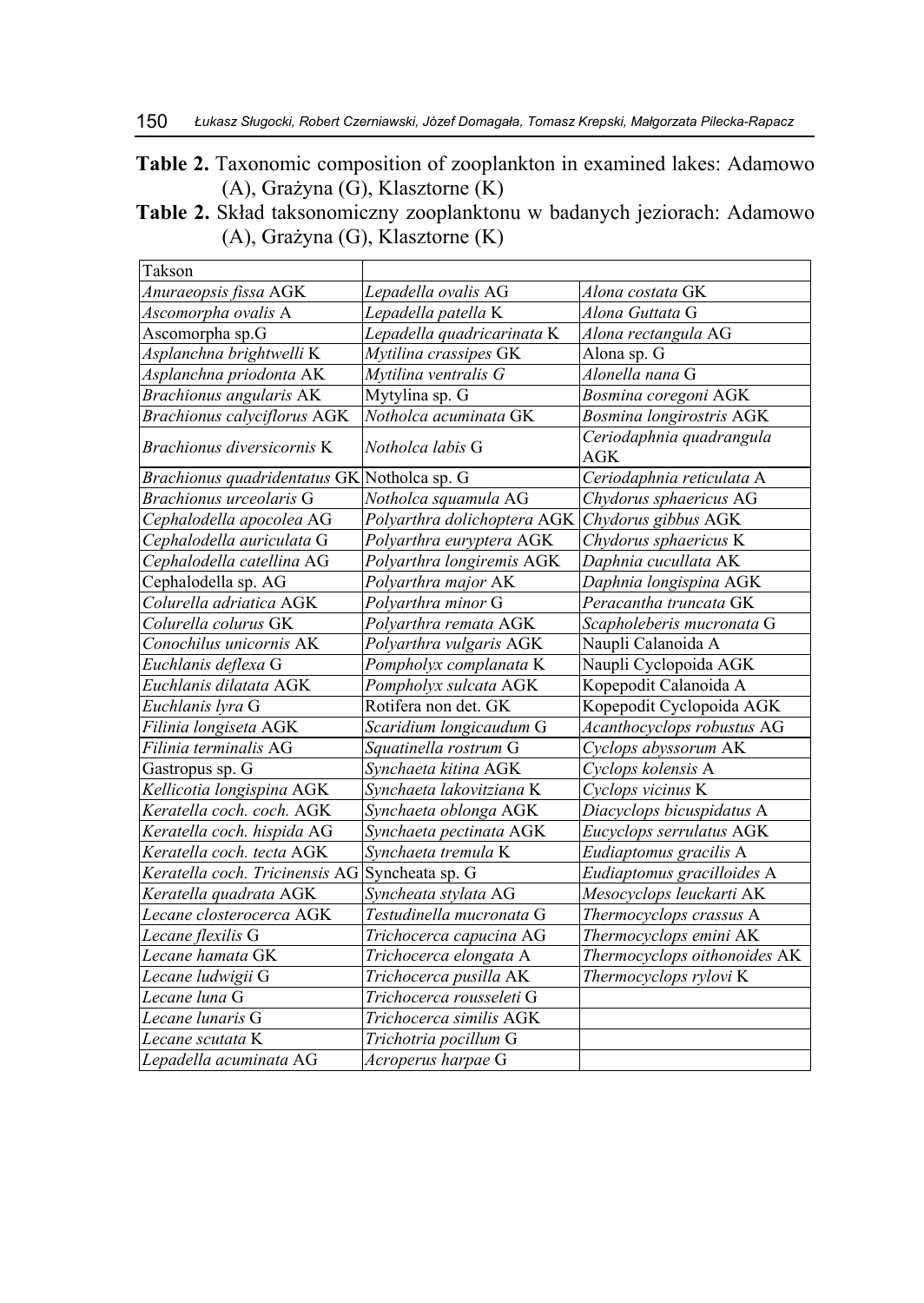- **Table. 3.** Mean abundance (ind.  $L^{-1}$ ) and biomass (mg  $L^{-1}$ ) of zooplankton in examined lakes
- **Tabela. 3.** Średnia liczebność (osob. dm<sup>-3</sup>) i biomasa (mg dm<sup>-3</sup>) zooplanktonu w badanych jeziorach

| Taxa              |                    | Abundance |            | <b>Biomass</b>     |        |            |  |
|-------------------|--------------------|-----------|------------|--------------------|--------|------------|--|
|                   | Adamowo<br>Grażyna |           | Klasztorne | Adamowo<br>Grażyna |        | Klasztorne |  |
| Rotifera          | 49.5               | 153.9     | 1784.7     | 0.0416             | 0.0126 | 0.9330     |  |
| Cladocera         | 30.6               | 5.9       | 36.3       | 0.5049             | 0.0672 | 0.2348     |  |
| Copepoda          | 41.1               | 6.1       | 40.2       | 0.8952             | 0.0233 | 0.2154     |  |
| Total zooplankton | 121.4              | 166.1     | 1861.3     | 1.4418             | 0.1031 | 1.3834     |  |

- **Table. 4.** Pearson correlation between abundance of taxonomical groups of zooplankton and physico-chemical variables in waters of examined lakes. Correlations as significant with  $P \leq 0.05$  are marked with bold; correlations as significant with  $P < 0.10$  are marked with italics
- **Tabela. 4.** Korelacja Pearson'a pomiędzy liczebnością grup taksonomicznych zooplanktonu a wartościami fizyko-chemicznych parametrów w wodach badanych jezior. Istotne korelacje przy *P* < 0.05 zostały zaznaczone tłustym drukiem, istotne korelacje przy *P* < 0.10 zostały zaznaczone pochyłym drukiem

|           | <b>SD</b> | Temp. | O <sub>2</sub>                                                                              | pH | Cond. | N-<br>NO <sub>3</sub> | N-<br>NO <sub>2</sub> | N-<br>NH3 | NTOT P-PO4 PTOT |        |
|-----------|-----------|-------|---------------------------------------------------------------------------------------------|----|-------|-----------------------|-----------------------|-----------|-----------------|--------|
| Rotifera  |           |       | $-0.485$   0.006   0.766   0.214   0.433   -0.013   0.781   0.202   0.635   0.520   0.477   |    |       |                       |                       |           |                 |        |
| Cladocera |           |       | $-0.316$ $-0.140$ $-0.094$ $0.417$ $0.165$ $-0.133$ $0.243$ $0.402$ $0.050$ $0.167$ $0.205$ |    |       |                       |                       |           |                 |        |
| Nauplii   |           |       | $-0.783$   0.446   0.145   0.467   0.579   0.549   0.142   0.097                            |    |       |                       |                       |           | $0.488$ 0.312   | 0.058  |
| Copepoda  |           |       | $-0.452$   0.022   $-0.056$   0.780   0.399   0.312   $-0.112$   0.491   0.339   0.077      |    |       |                       |                       |           |                 | 10.105 |

The peak of rotifers abundance in each of the three lakes was observed in May (Fig. 1). Cladocerans were the most abundant and had the greatest biomass in May in Adamowo and Grażyna, while in Klasztorne in February and November, copepods in Adamowo and Grażyna were the most abundant and had the greatest biomass in February and May, while in Klasztorne in August, although in the latter lake 90% of the Copepoda biomass came from nauplii.

According to Pearson correlation tests, the abundance of Rotifera was significantly positively correlated with the concentration of dissolved oxygen and concentration of N-NO2;  $P < 0.05$  (Table 4). At the level of significance  $P < 0.10$  the abundance of rotifers was positively correlated with phosphorus compounds and water transparency measured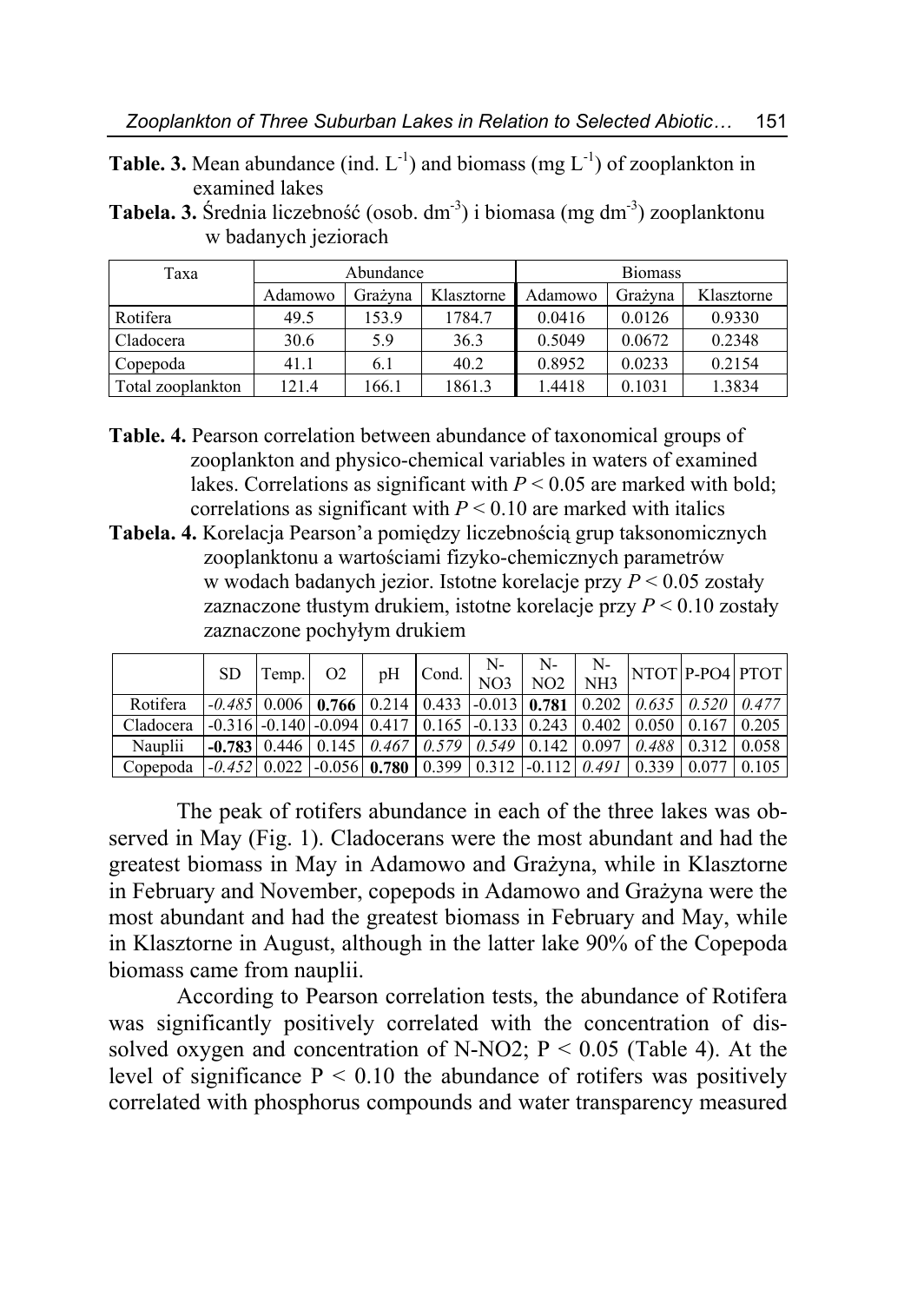by Secchi disk visibility. The abundance of Copepoda Nauplii at  $P < 0.05$ was significantly negatively correlated with water transparency measured by Secchi disk visibility. The others positive correlations between Nauplii and NTOT, pH, conductivity, N-NO occurred with  $P \le 0$ . 01. The abundance of copepodits and adult Copepoda was statistically significantly positively correlated with pH ( $p < 0.05$ ), and at  $P < 0.10$  it was negatively correlated with water transparency and positively correlated with N-NH3.



**Fig. 1.** Seasonal changes of abundance (left column) and biomass (right column) of zooplankton in examined lakes **Rys. 1.** Sezonowe zmiany liczebności (lewa kolumna) i biomasy (prawa

kolumna) zooplanktonu w badanych jeziorach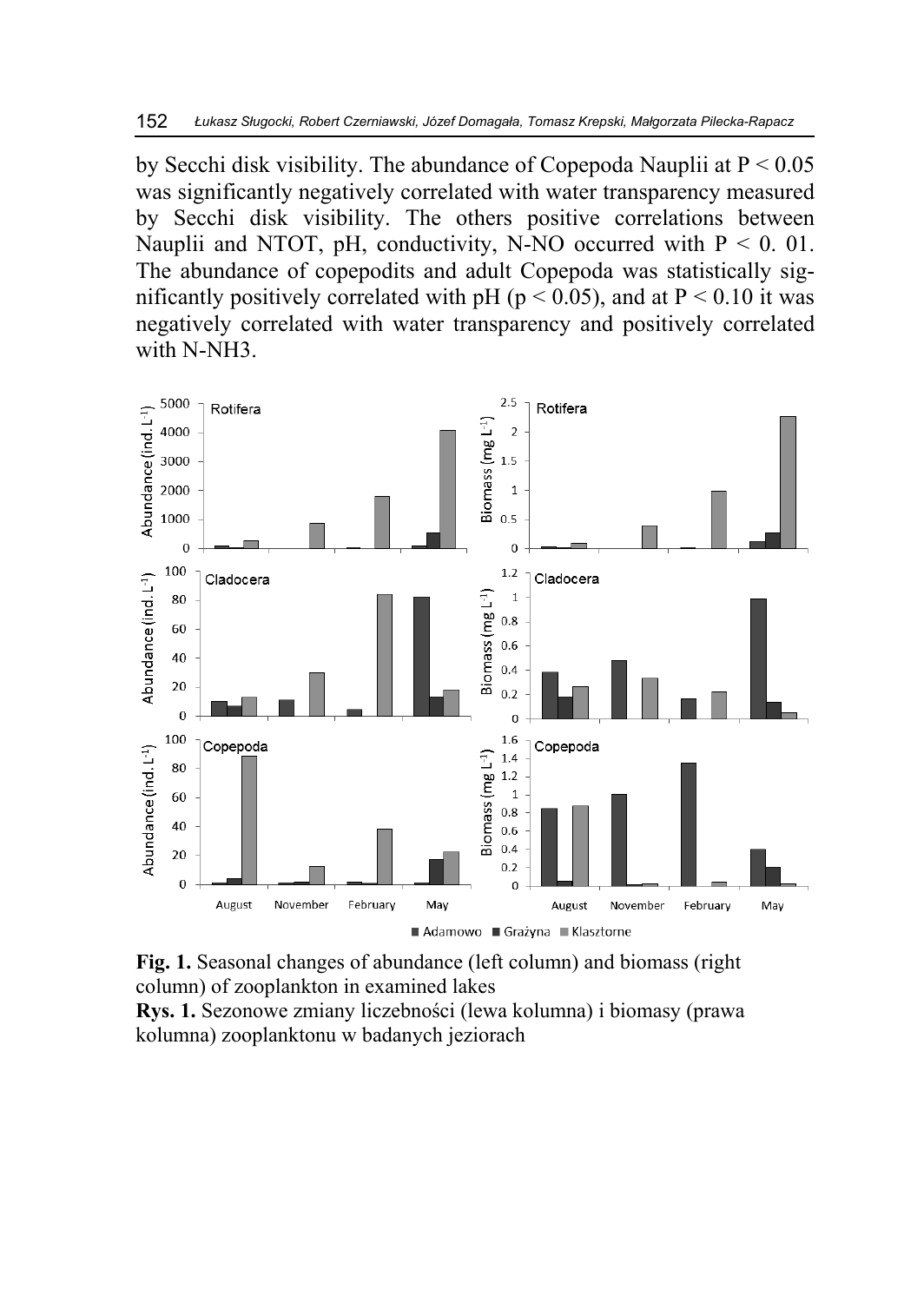#### **4. Discussion**

Urban lakes are usually characterised by higher concentration of nutrients having deteriorating effect on the quality of water and favouring lake eutrophication. Their presence is related to the events of direct discharge of raw wastewater or to altered hydrological conditions [1]. However, the environment and character of the lake can determine the rate of trophic changes in the water of each individual lake and lead to differences in the abiotic and biotic parameters between the lakes.

Abiotic parameters of lakes Adamowo, Grażyna and Klasztorne were found much different. The lowest transparency and the highest content of unfavourable inorganic biogenic compounds and conductivity were noted in Klasztorne. The concentration of the undesirable nutrints was higher in this lake than the mean value of this parameter established in lakes or lake outflows in north Poland [12]. This result was attributed to the fact that this lake has the smallest area and volume and that it is joined by a small watercourse flowing through arable land and carp farm ponds. Czerniawski i in. [7] have proved that a small area of a lake favours eutrophication of its waters. Moreover, after [15] the watercourses flowing through arable land carry high amounts of nutrints and interestingly, as shown by Gołdyn i in. [17] the content of total phosphorus reaching a given watercourse from fish farm ponds may make as much as 70% of total phosphorus determined in this watercourse. Higher transparency and lower content of undesirable nutrients in the other two lakes can be directly related to their greater area and depth, whose effect prevails over the negative influence of many events of discharge of raw municipal or farm wastewater into the waters of Adamowo and Grażyna [12].

In all lakes the content of large Cladocera from the genus *Daphnia*, typical water filtrates, was very low [26] and the lowest in Klasztorne. This observation is interpreted as the effect of high pressure of juvenile forms of carp preferably feeding on them Cladocera [18], known as ichthyo-eutrophication [27]. This is the reason for such a low content of large forms of Cladocera in even as fertile a lake as Klasztorne. The three lakes studied are popular with anglers who much prefer catchment of large and predatory fish then carp [9] and who leave in the water considerable amount of groundbaits which also contributes to the high rate of eutrophication.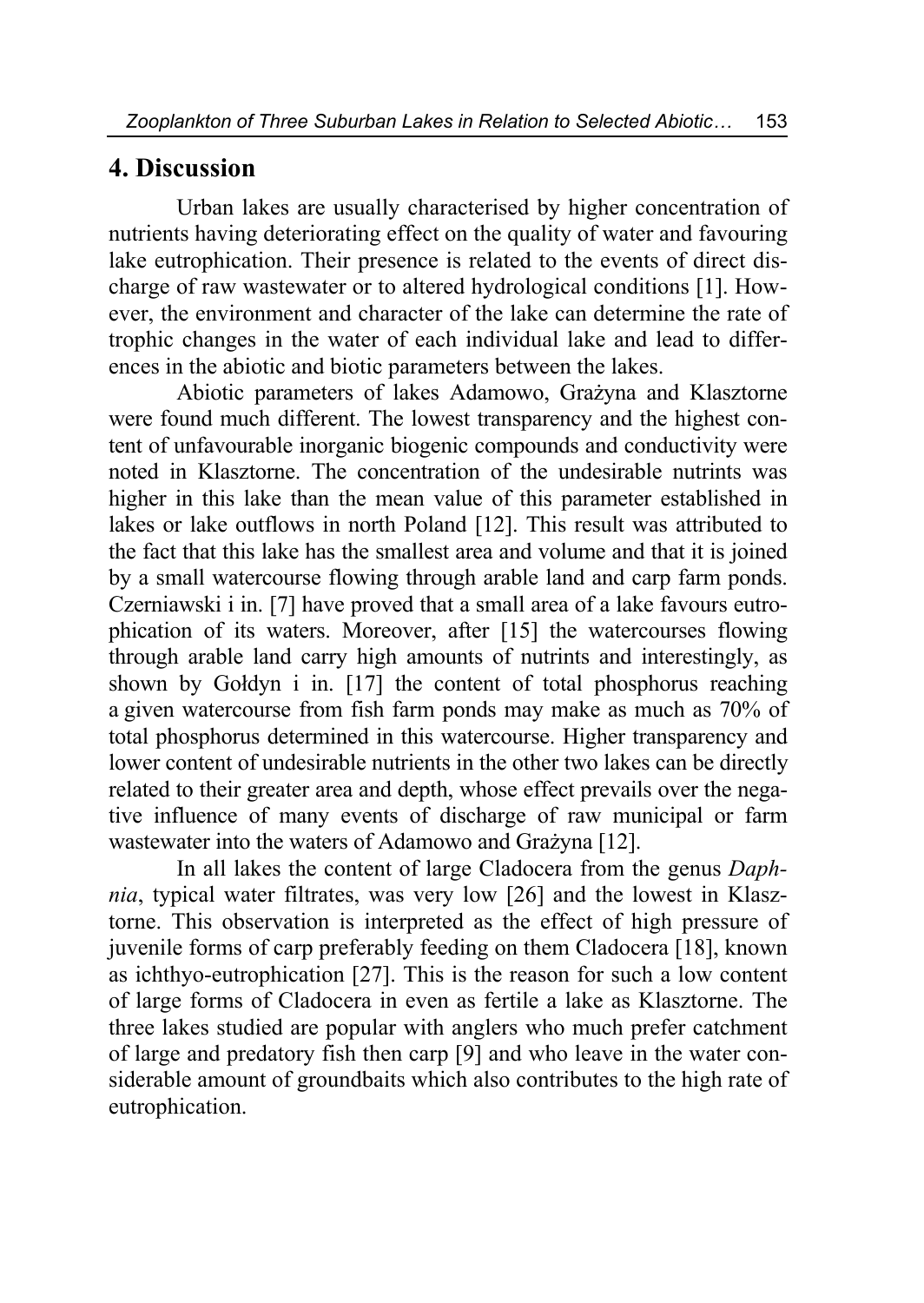The total number of zooplankton taxa identified in the three lakes in the whole period of study was 108 (it was mainly the number of species). Ejsmont-Karabin i Kuczyńska-Kippen [13] have reported 114 species in the water of reservoirs in the city of Poznań. This number of taxa is similar to that given by other authors from the lakes of northern and central Poland. In each of the three lakes studied the greatest number of taxa represented Rotifera, making 60%–77% of all taxa found. Many authors have also reported a much higher number of taxa of Rotifera than Crustaceans [17, 23].

The three lakes studied also differed in the number of taxa and density of zooplankton. According to Dodson [10] the number of taxa increases with increasing area of the lake. This correlation was observed when comparing Adamowo and Klasztorne, but it did not hold true for Lake Grażyna, having the area smaller than Adamowo but showing the highest number of taxa. The specific character of Lake Grażyna follows from the fact that it is joined by the rather large Drawa River, which close to its mouth has a large floodplain whose surface is almost fully covered with macrophytes and, according to Illyova [19], floodplains are rich sources of zooplankton. Lake Grażyna is covered with water vegetation over 70% of its area, which favourable for zooplankton development and may account for its diversity [23]. Kuczyńska Kippen i Nagengast [23], Estlander i in. [14] have reported that water reservoirs with profound mosaic character of vegetation biocenoses and thus offering a great number of ecological niches show a greater richness of zooplankton than water current.

The taxa the most often met in the lakes studied included *Keratella coch. coch., Keratella coch. tecta, Keratella quadrata, Polyarthra dolichoptera, Synchaeta oblonga, Synchaeta pectinata, Bosmina coregoni,* nauplii Cyclopoida, kopepodit Cyclopoida*,* all of them are often met in strongly eutrophic lakes [20]. It can be claimed that all the three lakes are similar as to the frequency of the above taxa, but these taxa are mostly ubiquitous or typical of eutrophic reservoirs. It could be expected that the lakes arranged in a cascade system would have similar qualitative composition of zooplankton. However, the taxonomic composition of Lake Adamowo zooplankton is more similar to that of Klasztorne than to Grażyna, despite the fact that Lake Grażyna once made one lake with Adamowo. Most probably this difference is attributable to the influence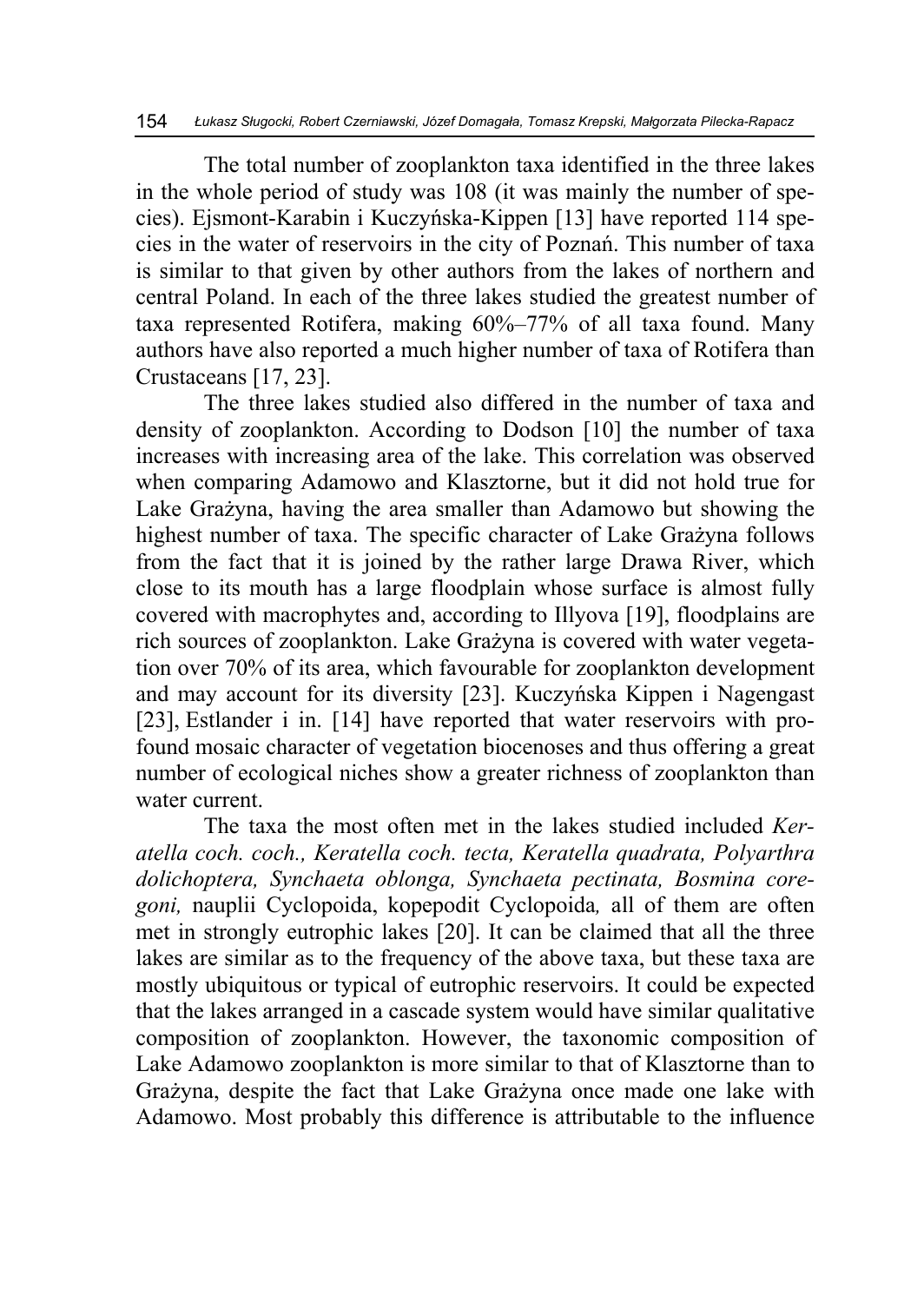of the Drawa river flowing through Lake Grażyna as well as different morphological and environmental conditions. Lake Adamowo has much deeper south-western pool with thermal stratification, similarly as Klasztorne, offering favourable conditions for plankters typical of stratified lakes. This interpretation is consistent with the results of Cottenie et al. [3] who claim that the greater the environmental similarity of the two reservoirs, the greater is the taxonomic composition similarity between them.

The highest mean abundance of zooplankton, of over  $1800$  ind.  $L^{-3}$ with 96% contribution of Rotifera, was observed in Lake Klasztorne. Other authors have reported similar observations for other lakes similar to Klasztorne in Pomeranian Lake-District, e.g. Szlauer [31] estimated the mean abundance of zooplankton as  $2528$  ind.  $L^{-3}$  in Lake Głębokie in Szczecin. Karabin i Ejsmont-Karabin [21] have reported that in the lakes of the Suwalski Landscape Park the total abundance of zooplankton varied from 117 to 26 420 ind.  $dm<sup>3</sup>$ . In the above lakes Rotifera contributed 75–90% of the total zooplankton abundance. Although the differences in the mean zooplankton abundance between the three lakes studied were statistically insignificant, the abundance of zooplankton in Klasztorne was much greater than in Adamowo and Grażyna, which illustrates that the higher the lake trophy the greater its zooplankton abundance, which refers in particular to small plankters, mainly Rotifera [28].

From among the three lakes studied, the greatest mean biomass was found in Adamowo  $(1,4418 \text{ mg } L^{-3})$  of which 3% were contributed by Rotifera, 35% by Cladocera and 62% by Copepoda. Karabin i Ejsmont-Karabin [21] claim that usually the biomass of zooplankton is determined by Crustacea, while Rotifera bring a very small contribution. [12, 20]. Studied zooplankton carried out of natural and artificial water reservoirs and reported that the greatest contribution to biomass was brought by Copepoda and Cladocera and then by large Rotifera. The zooplankton of Lake Adamowo had the greatest biomass determined by a relatively great number of Cladocera from the genus Daphnia and mature forms of Copepoda. Statistical tests have confirmed significant differences in Copepoda biomass between Adamowo and Grażyna as well as Adamowo and Klasztorne. Large crustaceans and rotifers from the *Asplanchna* sp. occurred abundantly only in Adamowo, whose bottom is in the smallest part of the 3 lakes in the littoral area and thus has the smallest number of fish fry feeding on plankton, whose presence accord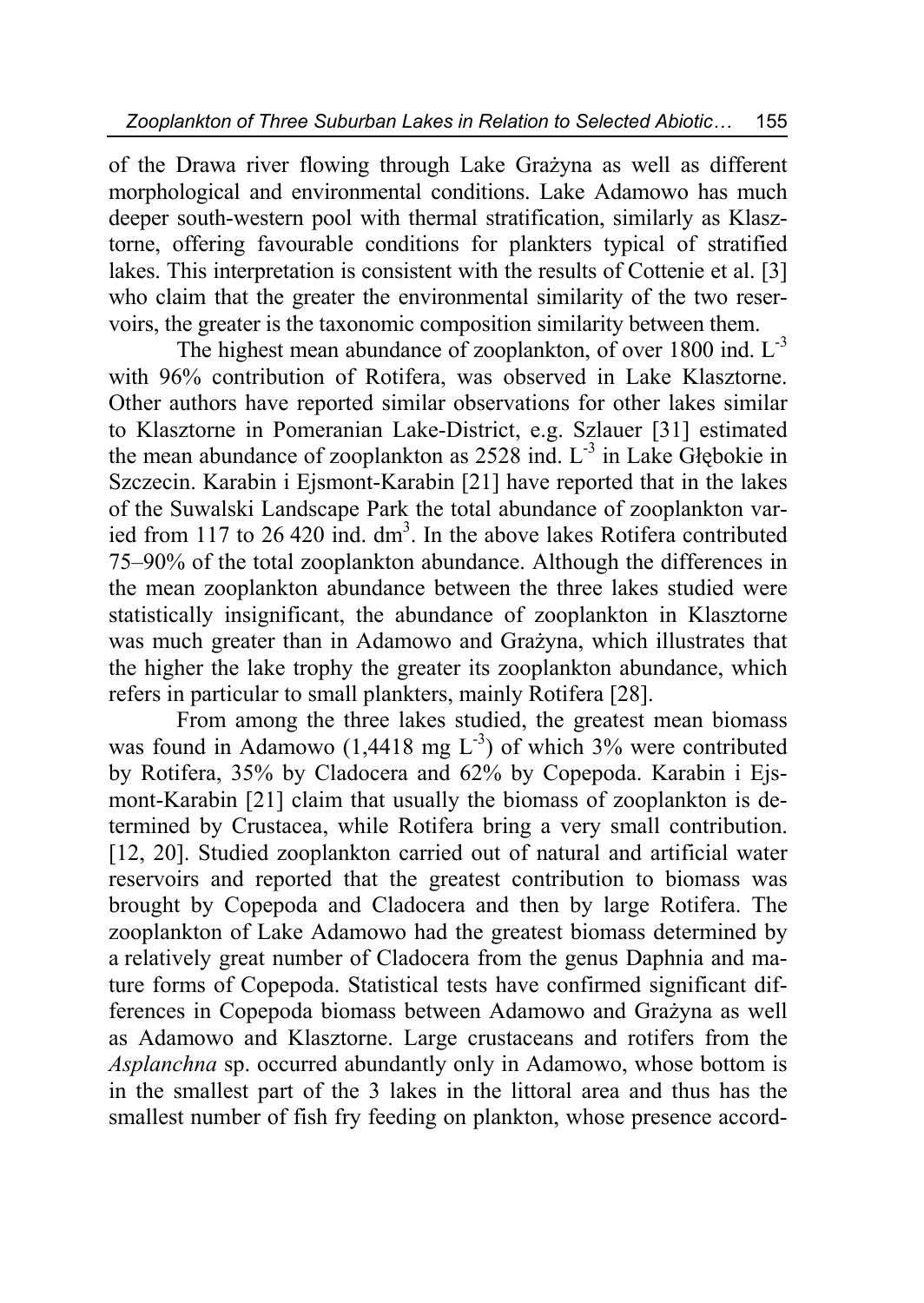ing to Chang i in. [2], Czerniawski i Domagała [5, 6] is the most important factor limiting the abundance of large plankters. The greater amount of crustaceans in Adamowo than in the other two lakes was also indirectly related to the trophic and biological relations. The small zooplankton biomass in Lake Grażyna is most probably a result of greater pressure of predators and greater transparency, and as claimed by Estlander i in. [14], the greater the transparency the lower the biomass of crustaceans.

Analysis of Pearson's correlations has shown a negative correlation between the transparency (expressed in terms of Secchi disk visibility) and the abundance of all groups of zooplankton. Rotifera were also statistically significantly correlated with oxygen concentration, which can be related to the excessive production of oxygen by phytoplankton. The greatest abundance of rotifers were noted in Klasztorne, characterised by strong blossoming of algae in summer. The content of Nauplii of Copepoda and Cladocera was significantly positively correlated with the concentration of inorganic nutrients and conductivity. According to many authors these taxa are often met in water of high concentration of nutrients [11]. Many positive correlations between abiotic conditions (especially the presence of nutrients) and the content of Copepoda larvae were found, which indicates Copepoda preferences to water of higher trophy. The positive correlation of abiotic parameters and the content of nauplii suggests that the population of Copepoda increases in the water with fast progressing process of eutrophication.

In conclusion, despite the same trophic status the lakes studied differed in the quantitative and qualitative composition of zooplankton, which was attributed to different environmental conditions of the lakes. As follows from analysis of literature, the quantitative and qualitative composition of zooplankton in the lakes studied was similar to those in other lakes of similar trophic status. The greatest number of taxa of Rotifera relative to the number of the other taxa could support the thesis put forward by Ejsmont-Karabin i Kuczyńska-Kippen [13] saying that the effect of urban anthropopressure on water reservoir not always leads to restriction of abundance of the Rotifer taxa. The qualitative similarity between the zooplankton of the three lakes was not so high, which can be related to the morphological differences between the lakes. In Klasztorne the amount of zooplankton (especially small plankters) was the greatest, which suggests that the smaller the lake area the greater the amount of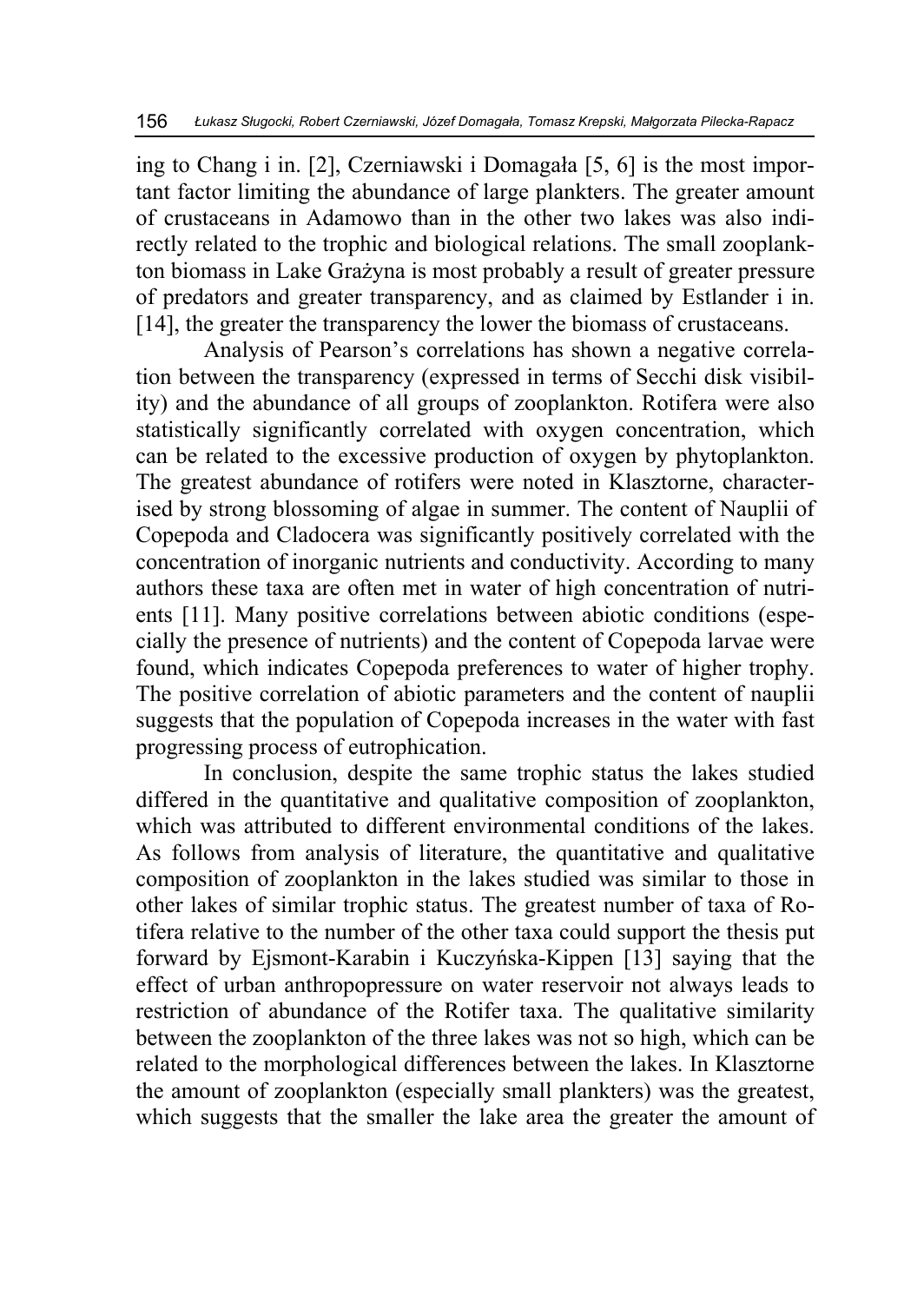zooplankton in it. The highest biomass of zooplankton was noted in the largest lake Adamowo, which was attributed to the abundant presence of adult crustaceans. In great lakes with a large pelagial zone, the zooplankton biomass is much greater than in small lakes. Analysis of the relation between the environmental conditions of lakes and the composition of their plankton has shown that the greatest effect on the zooplankton structures have the abiotic conditions, in particular the presence of inorganic nutients. Regarding to the obtained results it can be concluded that the most important factor for the occurrence of zooplankton and concentrations of inorganic nutrients are landscape conditions and morphological conditions of lakes.

## **References**

- 1. **Bajkiewicz-Grabowska E.:** *Evaluation of the natural susceptibility of shallow lakes to degradation***.** GeoJurnal, 14, 367–371 (1987).
- 2. **Chang K.H., Hwang S.J., Jang M.H., Kim H.W., Jeong K.S., Joo G.J.:**  *Effect of juvenile fish predation on the zooplankton community in the large regulated Nakdong River, South Korea***.** Korean Journal of Limnology, 34, 310–318, 2001.
- 3. **Cottenie, K., Michels, E., Nuytten, N., De Meester, L.:** *Zooplankton metacommunity structure: regional vs. local processes in highly interconnected ponds.* Ecology, 84, 991–1000 (2003).
- 4. **Cromel F.H.J., Carpenter S.M.:** *Plankton community cycling and recovery after drought – dynamics in a basin on a flood plain.* Hydrobiologia, 164, 193–211 (1988).
- 5. **Czerniawski R., Domagała J.:** *Zooplankton communities of two lake outlets in relation to abiotic factors.* Central European Journal of Biology, 5(2), 240–255 (2010).
- 6. **Czerniawski R., Domagała J.:** *Similarities in zooplankton community between River Drawa and its two tributaries (Polish part of River Odra).* Hydrobiologia, 638, 137–149 (2010).
- 7. **Czerniawski R., Pilecka-Rapacz. M., Domagała J.:** *Ocena statusu troficznego jezior przepływowych zlewni Drawy w odniesieniu do warunków środowiskowych terenu. Dynamika procesów przyrodniczych w zlewni Drawy i Drawieńskim Parku Narodowym.* Instytut Meteorologii i Gospodarki Wodnej, Poznań, 27–38 (2010).
- 8. **Czerniawski R., Pilecka-Rapacz M.:** *Summer zooplankton in small rivers in relation to selected conditions.* Central European Journal of Biology, 6, 659–674 (2011).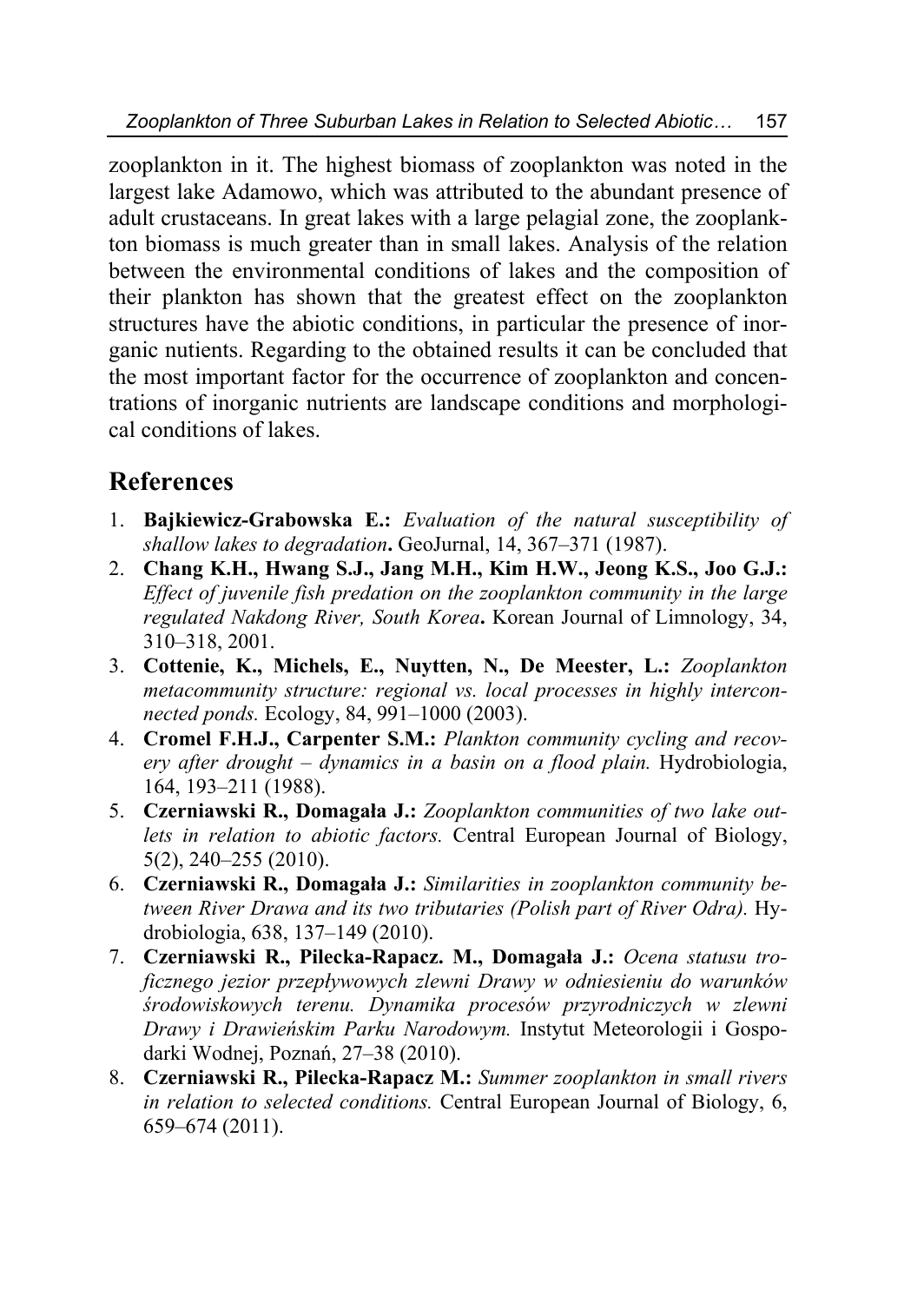- 9. **Czerniejewski P., Czerniawski R.:** *Analiza wielkości presji wędkarskiej oraz poziomu wprowadzonych biogenów w zanętach na przykładzie niewielkiego jeziora północno-zachodniej Polski.* [W:] Trudy. IX Miedzynarodnoj nauczno – prakticzeskoj konferencyj mołodych uczienych, studentow i aspirantow. Analiz i Prognozirowanije sistiem Uprawlienija. Sankt Petersburg, 27–35 (2008).
- 10. **Dodson S.:** *Predicting crustacean zooplankton species richness.* Limnol, Oceanogr, 37(4), 848–856 (1992).
- 11. **Dodson S.I., Newman A.L., Wolf W.S., Alexander M.L., Woodford M.P., Van Ergeren S.:** *The relationship between zooplankton community structure and lake characteristics in temperate lakes (Northern Wisconsin, USA).* Journal of Plankton Research, 31, 93–100 (2009).
- 12. **Domagała J., Czerniawski R., Pilecka-Rapacz M.:** *Charakterystyka chemiczna i fizyczna wód środkowej i dolnej Drawy w cyklu rocznym 2007/2008.* Rocznik Ochrona Środowiska, Tom 11, 675–686 (2009).
- 13. **Ejsmont-Karabin J., Kuczyńska-Kippen N.:** *Urban rotifers structure and densities of rotifer communities in water bodies of the Poznań agglomeration (Western Poland).* Hydrobiologia, 446/447, 165–171 (2001).
- 14. **Estlander, S., Nurminen, L., Olin, M., Vinni, M., Horppila, J.:** *Seasonal fluctuations in macrophyte cover and water transparency of four brownwater lakes: implications for crustacean zooplankton in littoral and pelagic habitats.* Hydrobiologia, 620, 109–120 (2009).
- 15. **Falkowski M., Kukułka I., Kozłowski S.:** *Występowanie azotu azotanowego w środowisku łąkowym w świetle literatury i badań własnych*. Roczniki Naukowe AR Poznań, 251, 19–36 (1993).
- 16. **Filipiak J., Raczyński M.:** *Jeziora zachodniopomorskie (zarys faktografii)*. Szczecin. 2000.
- 17. **Gołdyn R.:** *Zmiany biologicznych i fizyczno-chemicznych cech jakości wody rzecznej pod wpływem jej piętrzenia we wstępnych, nizinnych zbiornikach zaporowych.* Wydawnictwo Naukowe UAM. Poznań. 2000.
- 18. **Gołdyn R.:** *Biomanipulacja w zbiornikach wodnych jako metoda rekultywacji.* W: Materiały konferencyjne VI Konferencji Naukowo-Technicznej "Ochrona i rekultywacja jezior", 14–16.06.07 Toruń, 65–76 (2007).
- 19. **Illyová M.:** *Zooplankton of two arms in the Morava River floodplain in Slovakia.* Biologia, 61, 531–539 (2006).
- 20. **Karabin A.:** *Pelagic zooploankton (Rotatoria + Crustacea) variation in the process of Lake Eutrophication. I. Structural and quantitative features.* Ekologia, Poska 33, 567–616 (1985).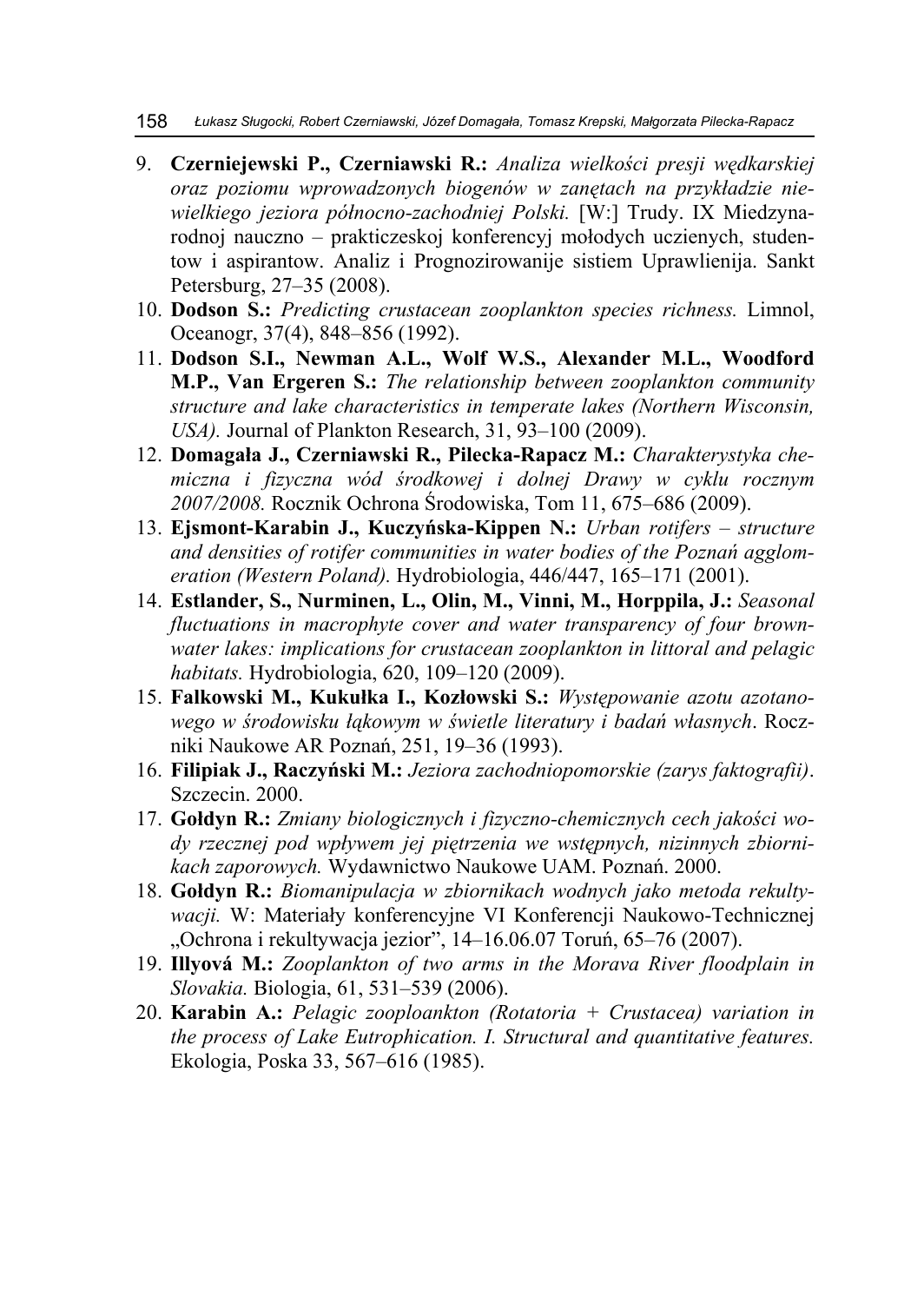- 21. **Karabin A., Ejsmont-Karabin J.:** *Zespoły zooplanktonu jezior Suwalskiego Parku Krajobrazowego.* w: Hillbricht-Ilkowska A., Wiśniewski R. J. (red.): Jeziora Suwalskiego Parku Krajobrazowego. Związki z krajobrazem, stan eutrofizacji i kierunki ochrony. Zesz. Nauk. Komitetu Naukowego PAN Człowiek i Środowisko, 215–242 (1994).
- 22. **Klessa L., Agapow L., Piekarska A., Grochowska A., Grochowski P., Raginia P.:** *Przyroda województwa gorzowskiego, życie jezior.* Klub Działalności Podwodnej LOK "Marlin". Gorzów Wlkp. 1996.
- 23. **Kuczyńska-Kippen N., Nagengast B.:** *The influence of the spatial structure of hydromacrophytes and differentiating habitat on the structure of the rotifer and cladoceran communities.* Hydrobiologia, 559, 203–212 (2006).
- 24. **Kudelska D., Soszka H.:** *Przegląd stosowanych w różnych krajach sposobów oceny i klasyfikacji wód powierzchniowych*. PIOŚ, Warszawa. 1996.
- 25. **Kutikova L.A.:** *Kolovratki fauny SSSR (Rotatoria). Podklass Eurotatoria (otryady Ploimida, Monimotrochida, Paedotrochida).* Nauka, Leningrad, (in Russian). 1970.
- 26. **Lampert W., Sommer U.:** *Limnoecology.* Oxford Uniwersity Press Inc., New York. 2007.
- 27. **Opuszyński K.:** *Sprzężenie zwrotne między procesem eutrofizacji a zmianami zespołu ryb. Teoria ichtioeutrofizacji.* Wiadomości Ekologiczne, 33, 21–30 (1987).
- 28. **Radwan S.:** *Fauna słodkowodna Polski, Wrotki (Rotifera).* Polskie Towarzystwo Hydrobiologiczne, Uniwersytet Łódzki. 2006.
- 29. **Rybak J.I., Błędzki L.A.:** *Słodkowodne skorupiaki planktonowe. Klucz do oznaczania gatunków*. Wydawnictwa Uniwersytetu Warszawskiego. 2010.
- 30. **Szlauer B.:** *Hydrobiologiczna charakterystyka zbiornika ściekowego Zakładów Chemicznych "Police".* AR, Szczecin. 1985.
- 31. **Szlauer B.:** *Zooplankton Jeziora Głębokiego jako wskaźnik trofii tego zbiornika.* Zeszyty Naukowe AR Szczecin, 171, 19–34 (1996).
- 32. **Starmach K.:** *Metody badania planktonu*. PWRiL, Warszawa. 1955.